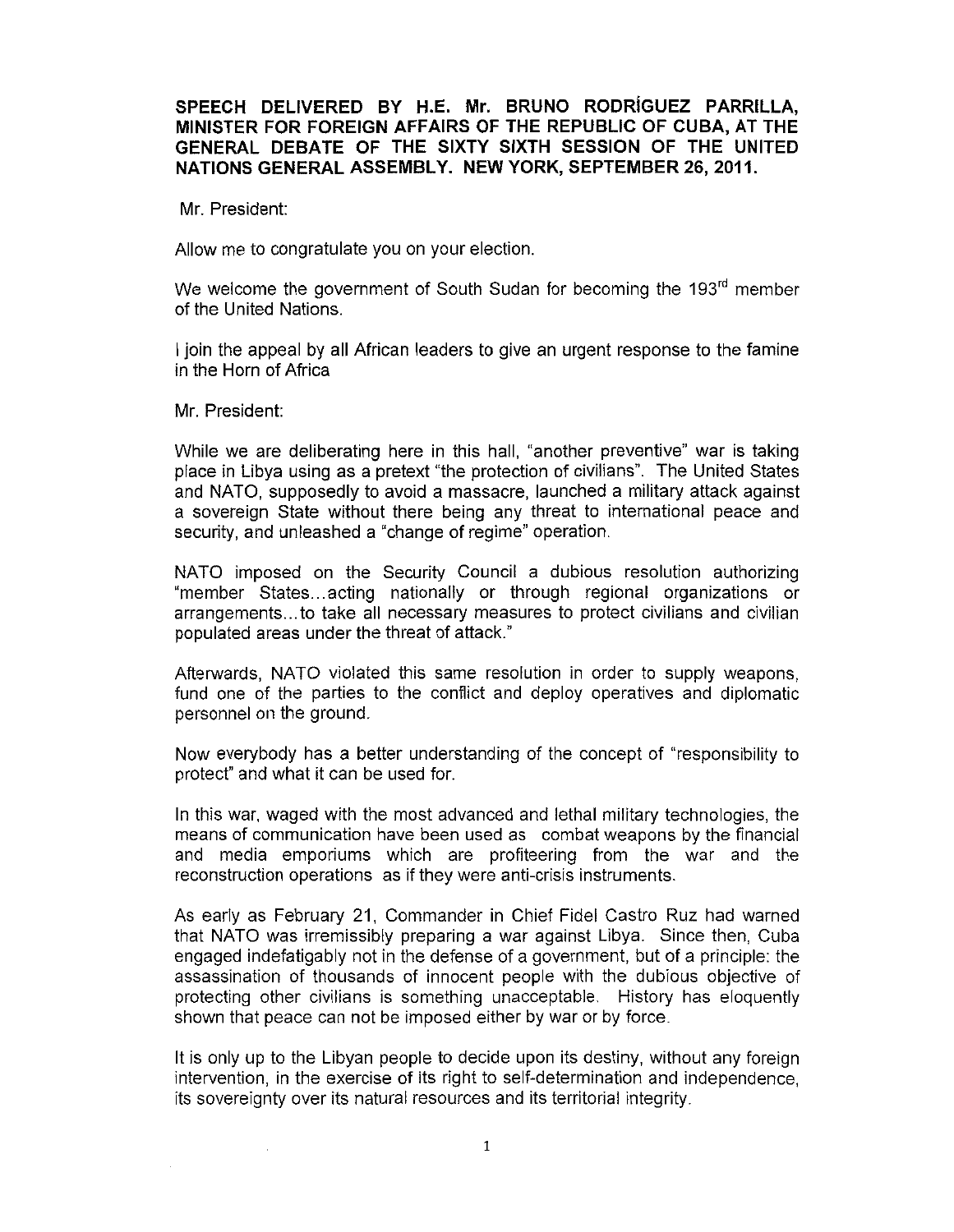The military intervention in Libya and the growing threat against Syria have been the opportunistic and defensive responses given by the United States and Europe to the collapse of their system of domination and plunder in Northern Africa and the Middle East, the emergence of genuinely popular movements in Tunisia, Egypt and other countries, in order to secure huge reserves of oil and water and confiscate financial assets in times of global economic and social crisis.

It is the task of this General Assembly to exercise its powers to prevent a military aggression against Syria. The public opinion should receive objective information and speak up against war.

#### Mr. President:

According to the Foreign Affairs magazine, the White House has rushed to describe what happened in that Northern African country as a model. It is said that the new US strategy is more efficient and less costly... that the Bush administration strategy considered occupation as an option ... that the Obama administration strategy is that of nationalliberation...that the military intervention strategy in Libya could also be applied in other cases."

With full cynicism, reference is made to a military aggression without casualties or the use of infantry troops, the costs of which would be mainly borne by Europe. The destabilization of a country through subversion, covert operations and economic sanctions is described as the "development of a national movement".

This new "change of regime" operations model shows that the current US and NATO military doctrines are ever more aggressive than the previous ones, and that the so called "Euro-Atlantic periphery" comprises the entire planet.

No one should doubt that Latin America and the Caribbean are included in that conception. The re-deployment of the Fourth Fleet, the installation of military bases and the sending of troops and military means to intervene anywhere in the region; the coup d'état against Venezuela in 2002, followed by an oil coup; the sedition in Santa Cruz, Bolivia; t he military coup in Honduras and the attempted coup in Ecuador fit perfectly well in the "new strategy".

Can the US and NATO give guarantees today that the use of force and this concept of "regime change" are not applicable in the case of the Latin American and Caribbean countries that do not yield to their interests? Can the European Union say something about it? What would the United Nations do in the event of such circumstances?

### Mr. President:

The weakness of the global economy, particularly the economies of the United States and of the European Union, continues to show that the crisis that began in the year 2008 has not been yet overcome.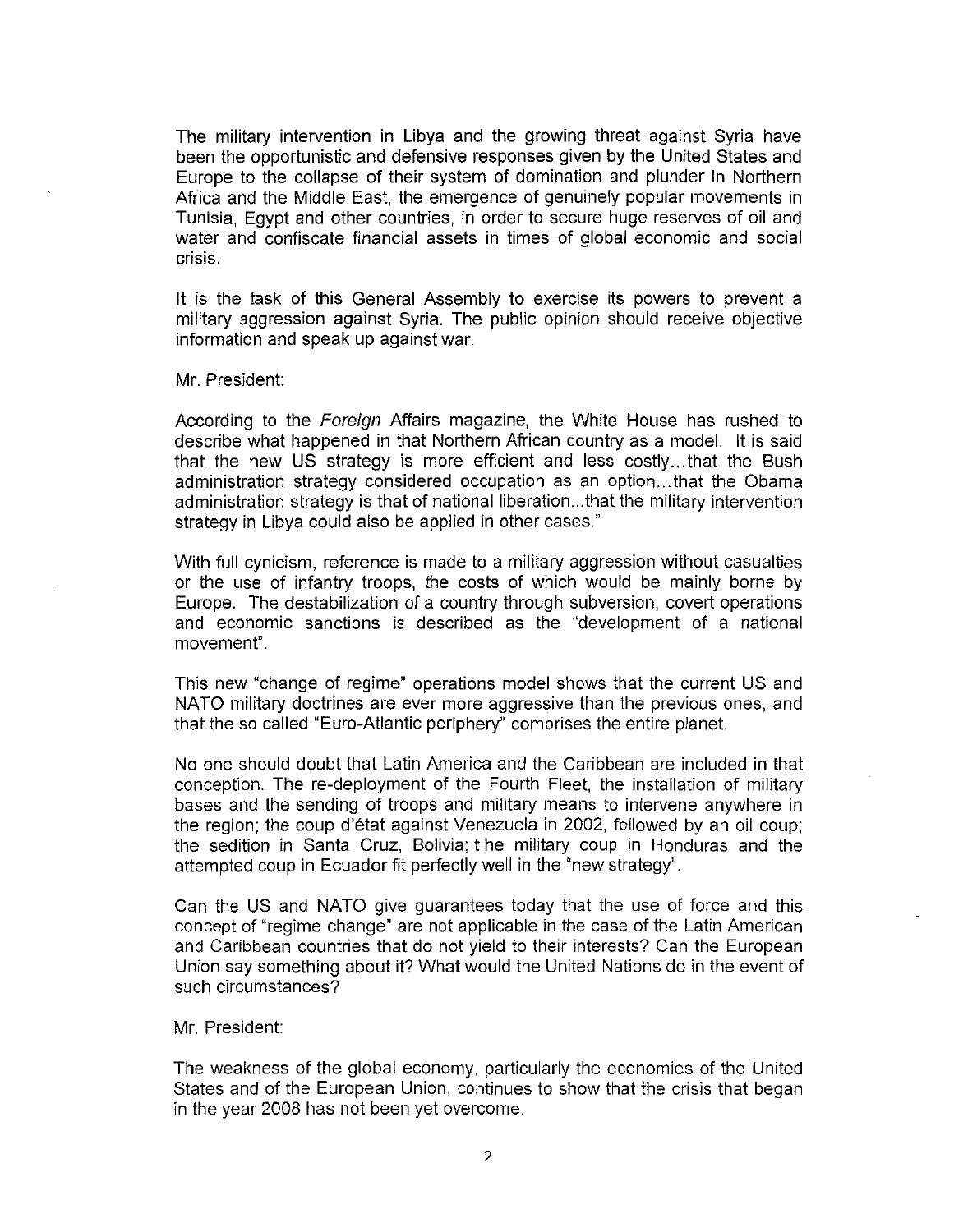In developed countries, the terrible burden of its consequences is borne by the workers, the unemployed, the immigrants and the poor, who are brutally repressed whenever they peacefully defend their rights.

 $\frac{1}{2}$ 

 $\frac{1}{3}^{\frac{1}{3}}$ 

 $\hat{\vec{r}}$  $\bar{z}$  $\hat{\mathcal{A}}$ i<br>A

 $\bar{z}$ 

 $\begin{array}{c} \frac{1}{2} \\ \frac{1}{2} \end{array}$  $\hat{\mathcal{L}}$ 

 $\frac{1}{2}$ 

÷

÷

We, the countries of the South, which are incessantly despoiled, are suffering the distortions of a world order that excludes our legitimate interests. We are suffering the terrible impact of protectionism and the steady increase in the prices of foodstuffs and hydrocarbons. The peoples of many developing countries are victims of worn out neoliberal economic models and their sequels of plunder and exclusion. The social and political consequences are being felt in all continents.

### Mr. President:

 $\rm i$ 

 $\epsilon=1$ 

In the face of a global economic crisis and the exhaustion of the natural resources of the planet, what would be the response of the extreme right wing forces that are in power or may reach power as a result of the punishment and hopelessness of voters?

In the face of a growing and universal threat of a war, a new distribution of the world and climate change, *i*,could we, the countries of the South, act together as an indispensable condition to save ourselves?

In the face of so many and serious threats, the Latin America and Caribbean region, the one that Bolivar and Marti fought for, is integrating and determined to finish what they left unfinished. It would be impossible either to divide us or to turn us against each other. ALBA is a small but morally powerful group of peoples and the new Community of Latin American and Caribbean States is already a fact. The entire force of the Andes will very soon be expressed in a Summit that will be an epoch making event in Caracas, the epicenter of the independence of the Americas, where a Bolivarian people has conquered power and the stature of a continental leader, President Hugo Chávez Frías, is growing bigger.

More than ever before we have to defend the United Nations, but the biggest challenge would be to turn it into an organization that serves the legitimate interests of all States, instead of catering for the arbitrariness and abuses of a handful of rich and powerful countries. We must see to it that International Law as well as the Purposes and Principles of the UN Charter prevail in the face of the brute force that attempts to wipe them out. It is necessary to reestablish the leading role of this Assembly and relaunch the Security Council.

### Mr. President:

The General Assembly has the inescapable moral, political and legal obligation to ensure the recognition of an independent Palestinian State, with the boundaries established before 1967 and with East Jerusalem as its capital, as a full member of the United Nations Organization.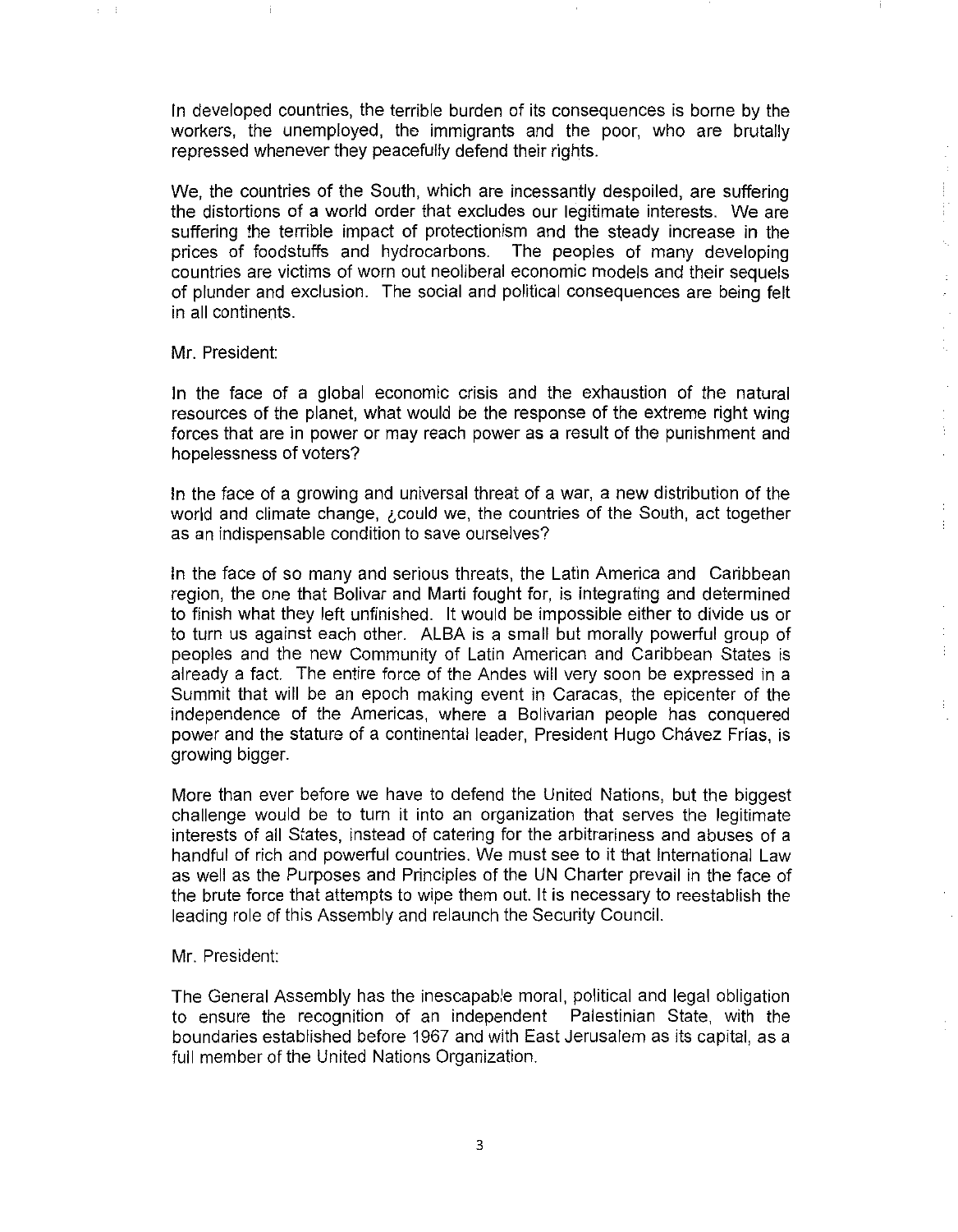It should do so with or without the approval of the Security Council, with or without the US veto, with or without new peace negotiations.

If there's recognition of the inalienable right of the Palestinian people to independence, sovereignty and self-determination; if there is recognition of the need to reestablish the exercise of the human rights of Palestinians; if the blockade of Gaza, the economic coercion and segregation symbolized by the infamous wall are recognized as crimes; if the subjugation of a nation to conditions jeopardizing its existence is described as genocide; if all member States are supposed to adopt all legal measures within their reach to protect Palestinian civilians, then the General Assembly should take action now.

Cuba, a country with a small Jewish community, condemns the historical injustice of anti-Semitism, the crime against humanity which was the Holocaust, and recognizes the right of the State of Israel to exist. Our people only harbor fraternal feelings towards the Israeli people, who are also a victim of this conflict.

Cuba likewise proclaims that the United States has the moral, political and legal obligation to stop vetoing the Security Council resolutions destined to protect the Palestinian civilians.

The European Union should oppose this veto and abstain from supporting the empire's brutal pressure on the members of this Assernbly and the Council itself. It should also be true and fair for Europe to denounce that those crimes would not be happening if not because of the military supplies, the financial support and the impunity ensured by the US to the Israeli government.

Mr. President:

On September 11, 2011, we Cubans shared the pain of the American people who were victims of those atrocious terrorist actions and offered our selfless solidarity, encouragement and cooperation. As usual, Cuba made some crystalclear statements against terrorism and against war.

Ten years after, the world is even more insecure because instead of turning international consensus against terrorism into a system of international cooperation to cope with it, the United States has invaded and occupied Iraq and Afghanistan, taking a toll on the lives of thousands of persons and causing pain to tens of millions.

Deception, torture, extrajudicial executions or assassinations, the disappearance of persons, arbitrary detentions and the CIA secret renditions and prisons in Europe and other regions were impossible to hide.

The US Government offends the memory of the victims of September 11 when it maintains the prolonged and inhumane imprisonment of the Five Cuban antiterrorists, who were unjustly sentenced to serve extreme sanctions at spurious trials for seeking information about the terrorist activities of the groups that have